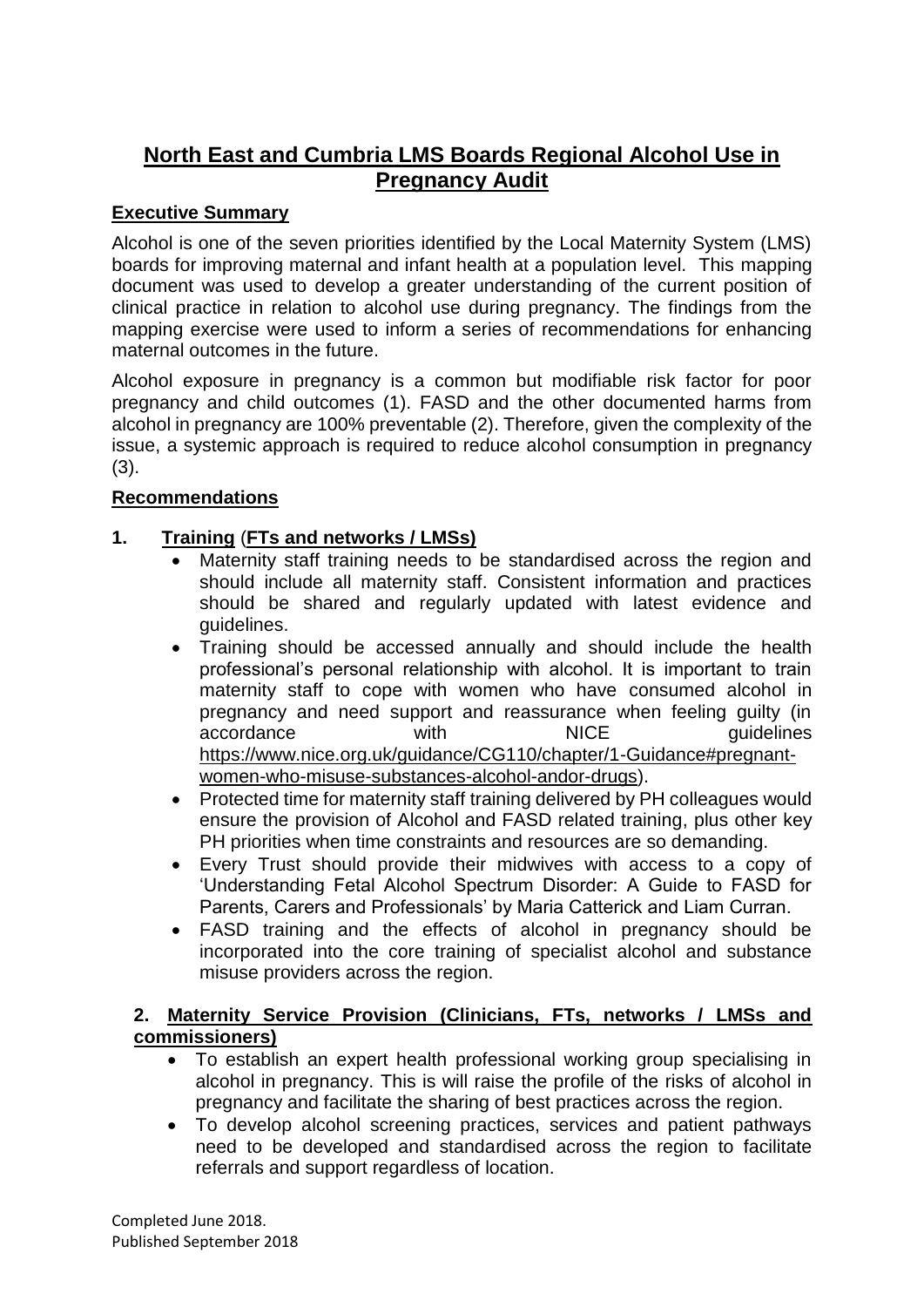- Every Trust in the region should have an alcohol or generic substance misuse guideline.
- An antenatal specific screening tool should be considered to maximise the detection of women consuming alcohol in pregnancy.
- **Any** maternal disclosure of alcohol consumption in pregnancy **must** be recorded in the antenatal notes. This is because documented evidence of any maternal alcohol consumption in pregnancy or Prenatal Alcohol Exposure (PAE) in the mother's medical records has historically been a requirement of FASD diagnosis for those children who present without the classic Fetal Alcohol Syndrome (FAS) facial dysmorphia. It is important to note that the amount, frequency and timing of alcohol consumption are useful to record but not crucial for the purposes of FASD diagnosis.
- To include partners whenever possible to engage their support.
- To share resources including maternity booklets and websites, the Baby buddy App, the Pregnancy book, NHS Choices leaflets, Balance adapted resources, Royal College of Obstetrics and Gynaecology materials, Drink Aware, the free NHS Scotland FASD eLearning resource and the Bounty app**.**
- A combined role of smoking cessation/alcohol/ public health advisor in maternity clinics may be a cost effective resource.
- Specialist support for pregnant women should be commissioned for local alcohol and substance misuse providers. Providers should work together as part of a Local Maternity System to ensure that the services provided meet women's needs and safeguard women and their babies. Specialist care should be accessible when required, and all providers should operate under shared clinical protocols and governance in accordance with relevant initiatives such as Better Births, 2016.

# **3. Date Collection and Audit (National system leaders, FTs, networks / LMSs and commissioners)**

- Consistent and clear data should be collected and documented in designated maternal and neonatal medical notes to facilitate audit and monitoring.
- An annual audit of local maternity notes to ensure compliance and measure data across the region.
- To unify and utilise existing datasets such as the Maternity Dashboard and Trust Performance Reports to provide invaluable health informatics that can be reliably compared and monitored.
- Salient electronic alcohol data to be published in National Maternal and Perinatal Institute (NMPI) reports to collect national alcohol consumption prevalence and referral rates. This will provide national data intelligence to inform the planning of FASD service provision, relevant PH objectives and identify training needs in maternity and paediatric staff.
- Alcohol in pregnancy data should be incorporated into NHS quality targets such as the CQC to ensure that the issue is regarded as a priority.

#### **4. Multi agency working** (**clinicians, national system leaders, FTs, networks / LMSs and commissioners)**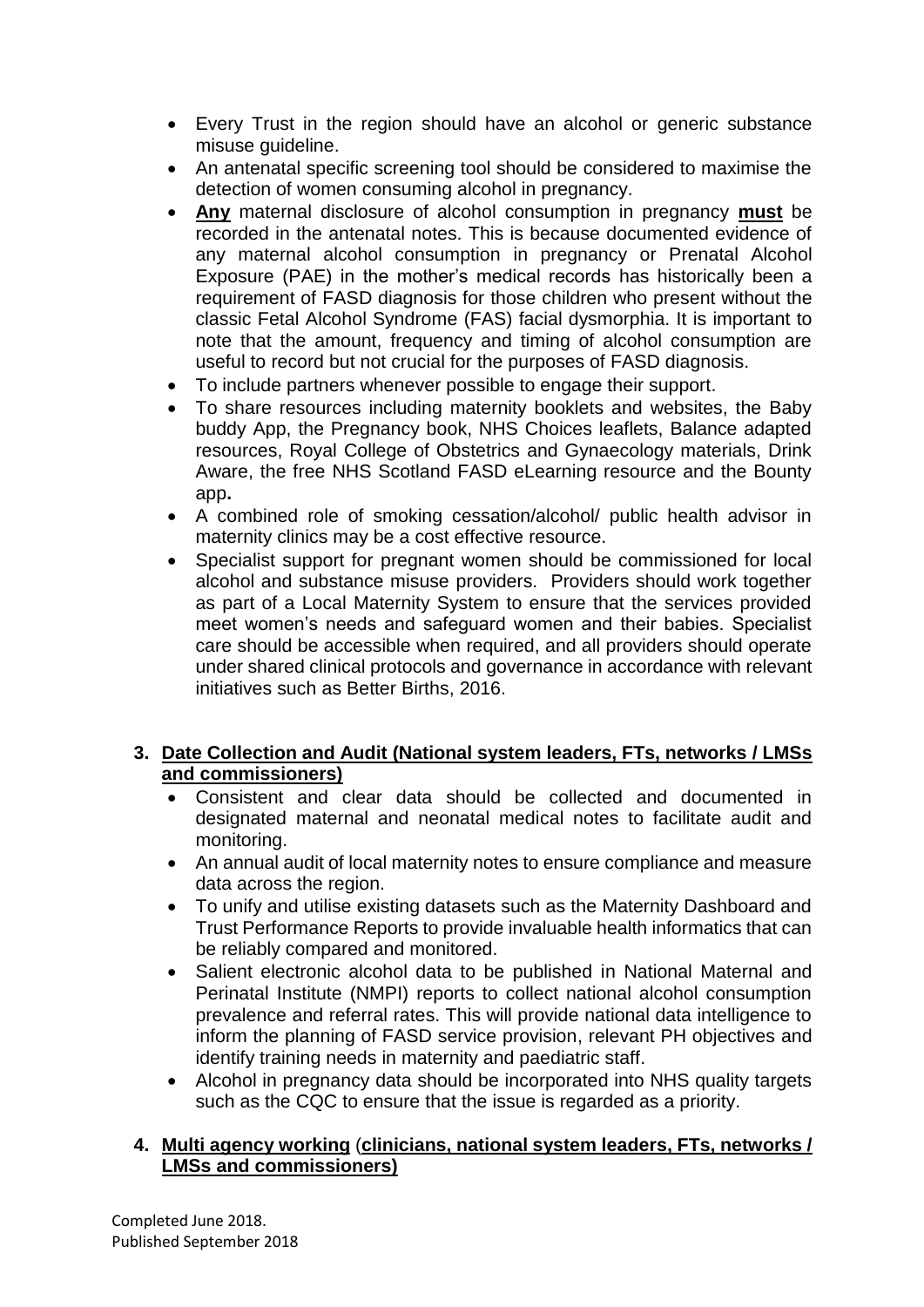- Multi agency collaboration and communication is required to provide a seamless service that meets the needs of pregnant women and their families.
- The use of the red baby book would be a logical resource to share information regarding PAE with paediatrics, the Health Visitor, General Practitioner and even school teachers. A special history page for pre-natal drug and alcohol use should be added to the red book and completed by maternity staff from antenatal records before discharge to the HV and GP. A regional decision to include this information in the red book with immediate effect could be agreed as an interim measure until the red books are updated.
- Any PAE should also be documented in BadgerNet UK, a Regional Perinatal Data Management system and all baby notes, electronic records to share with the multidisciplinary team.
- Training is required for all professionals working with children to raise awareness of the link between PAE and the risk of FASD.
- The risks of alcohol in pregnancy and FASD should be core curriculum for all pre-registration health professionals, teachers and social workers.

#### **5. General Service Provision** (C**linicians, national system leaders, FTs, networks / LMSs and commissioners)**

- To add alcohol screening to regular health checks in pregnancy and across primary care.
- The risks of alcohol in pregnancy should be discussed in
	- ❖ Preconception clinics
	- ❖ Gynae appointments
	- ❖ Sexual health clinics
- **6. Public Health Awareness Campaigns** (**Clinicians, national system leaders, networks / LMSs and commissioners)**
	- FASD awareness initiatives such as pharmacy campaigns and collaboration with pubs and off sales outlets could be adopted across the region and regularly reviewed.
	- FASD awareness and the risks of alcohol in pregnancy should be addressed in schools and preferably delivered by trained health professionals.
	- General alcohol agenda needs to be addressed on a society wide scale. This would include Minimum Unit Price initiatives, alcohol availability in the community, education around the risks of alcohol, regulation of the alcohol industry, including advertising and high profile labelling to inform the public of potential risks to health and the unborn. Celebrity endorsement would strengthen the message.

#### **7. Research and Development (Clinicians, national system leaders, FTs, networks / LMSs and commissioners)**

 The results of the baseline assessment work with Sheffield University should be shared with all stakeholders across the region to promote an informed plan of service provision. However, the imperfect baseline assessment will predominantly rely on self-report which we know significantly underreports the problem for many reasons including the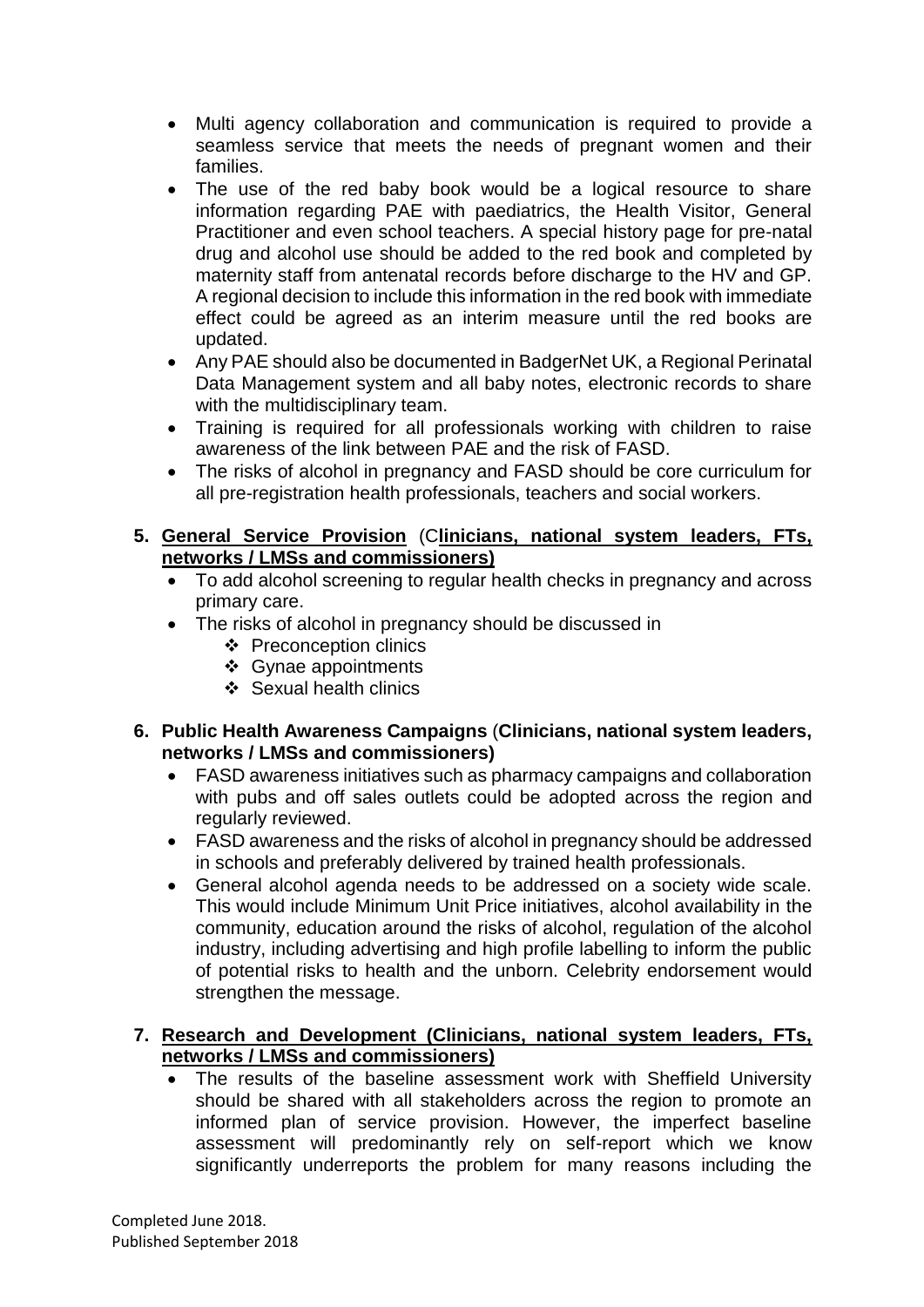stigma of alcohol consumption in pregnancy and the midwife-woman relationship.

 More research is required regarding alcohol screening, the harms of alcohol in pregnancy, prevalence rates, education, staff training, Alcohol-Related Neurodevelopmental Disorder (ARND) diagnosis, FASD prevalence rates, interventions and support. Research should also focus around birth mothers, and the families of affected children.

#### **Purpose and Background**

Alcohol is both teratogenic and fetotoxic and passes freely across the placenta to the unborn baby (4). Prenatal alcohol exposure (PAE) is associated with miscarriage, premature birth, stillbirth and low birth weight (4). Alcohol exposure in pregnancy can also cause a range of physical and neurodevelopmental problems in child which fall under the umbrella term Fetal Alcohol Spectrum Disorder (FASD)(5). Significantly, FASD is the most common cause of non-genetic learning disability in the UK (2). The NHS spends £30million pounds per year to screen and diagnose for Down's syndrome which affects approximately 1 in 800 pregnancies and yet there is currently no allocated budget for alcohol screening in pregnancy (6). The UK has an estimated FASD prevalence rate of 1-5% of UK children (7). This equates to at least one child in every classroom with lifelong brain damage and physical, behavioural and / or cognitive disabilities. There is a stark lack of support for these children and their families, who endure the impact of their impairments without the educational, emotional and social support they require to fulfil their potential (5). They frequently remain without a diagnosis, or are misdiagnosed (8). Secondary comorbidities are common and include social and mental health problems such as substance abuse, sexual inappropriateness, educational difficulties, and crime and incarceration (4). The human cost to affected children and their families is enormous. In the UK, there is no data available to calculate the economic impact and burden on the UK health, education, social care services and the criminal justice systems; but the cost of Fetal Alcohol Spectrum Disorders totalled approximately \$1.8 billion in Canada in 2013 (9). Public Health England (PHE) estimates every £1 invested in effective alcohol treatment brings a social return of £3. This calculation does not include the economic burden of FASD (10).

Binge drinking, defined as exceeding six units in one day is most common in younger women of childbearing age, and some women now drink as much as men (11). It is estimated that 41.3% of women in the UK consume alcohol during pregnancy; the fourth highest country in the world (7). Half of all pregnancies are unplanned and many women inadvertently consume alcohol before confirmation of their pregnancy (8). Perhaps more importantly, women have received mixed messages around the risks of drinking in pregnancy for decades. The USA public health message was revised in 1981 and recommended that as the safe level of PAE was unknown it was better to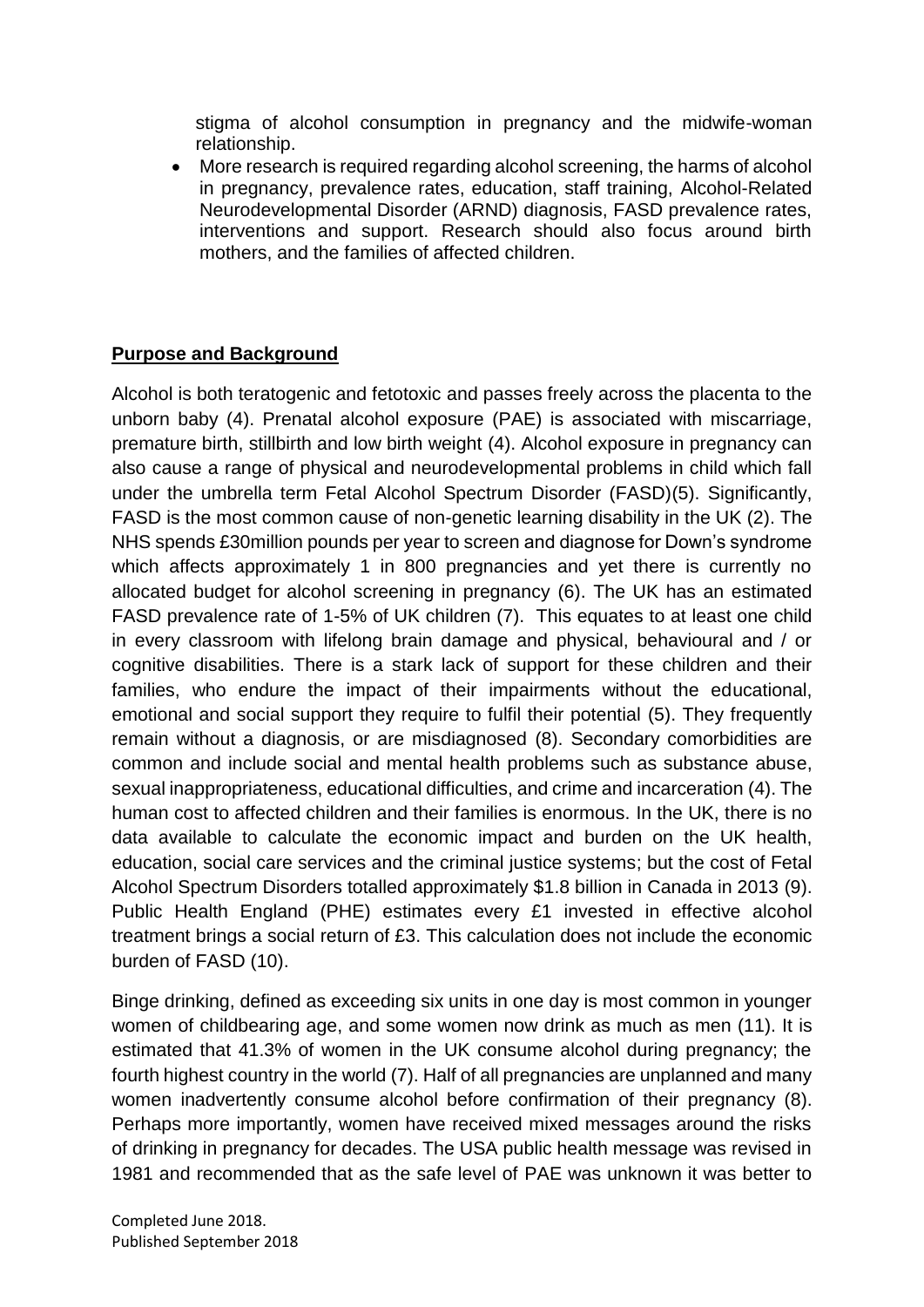avoid alcohol in pregnancy completely (2). In 2016, the Chief Medical Officer for England updated alcohol recommendations accordingly and advised that the safest approach for women who are pregnant, or trying to conceive, is not to drink alcohol at all (11).

# **Formulation and Process**

The survey was developed with the NE regional alcohol office, Newcastle University, Public Health, Fetal medicine consultants and a local research midwife with a special interest in FASD. Meetings were held with colleagues across the North East and North Cumbria over a two month period.

- County Durham and Darlington NHS Foundation Trust (CDDFT)
- Newcastle upon Tyne Hospitals NHS Foundation Trust (NUTH)
- South Tees Hospitals NHS Foundation Trust (STHT)
- North Tees and Hartlepool Hospitals NHS Foundation Trust (NTHH)
- Gateshead Health NHS Foundation Trust (GHFT)
- South Tyneside NHS Foundation Trust (STFT)
- Northumbria Healthcare NHS Foundation Trust (NHCT)
- City Hospitals Sunderland NHS Foundation Trust (CHST)
- North Cumbria University Hospitals NHS Trust (NCUH)

Meetings with regional Heads of Midwifery (HOM), members of the local authority commissioned 0-19 team, Trust alcohol liaison nurse/midwife, Public Health representative for alcohol and substance misuse. We had focused discussions around key maternity elements.

#### Emerging Themes

#### Networks, Leadership and Coordination

We found that local multi agency partnership meetings addressing alcohol in pregnancy were the exception rather than the norm but Durham PH and STHT in particular have some excellent collaborative working practices. Durham PH has a specific FASD action plan and works with clinicians, Public Health England (PHE), drug and alcohol representatives, Balance, the alcohol office for the North East, safeguarding, police and crime representatives and relevant external providers. Areas such as STFT have a generic alcohol reduction strategy group attended by HOM, PH and council representatives. STHT has a quarterly Maternal, Infant Child Health Partnership meeting which focuses on 6 high impact areas for health visiting and preconception to 5 years. This includes a drug and alcohol subgroup. Attendees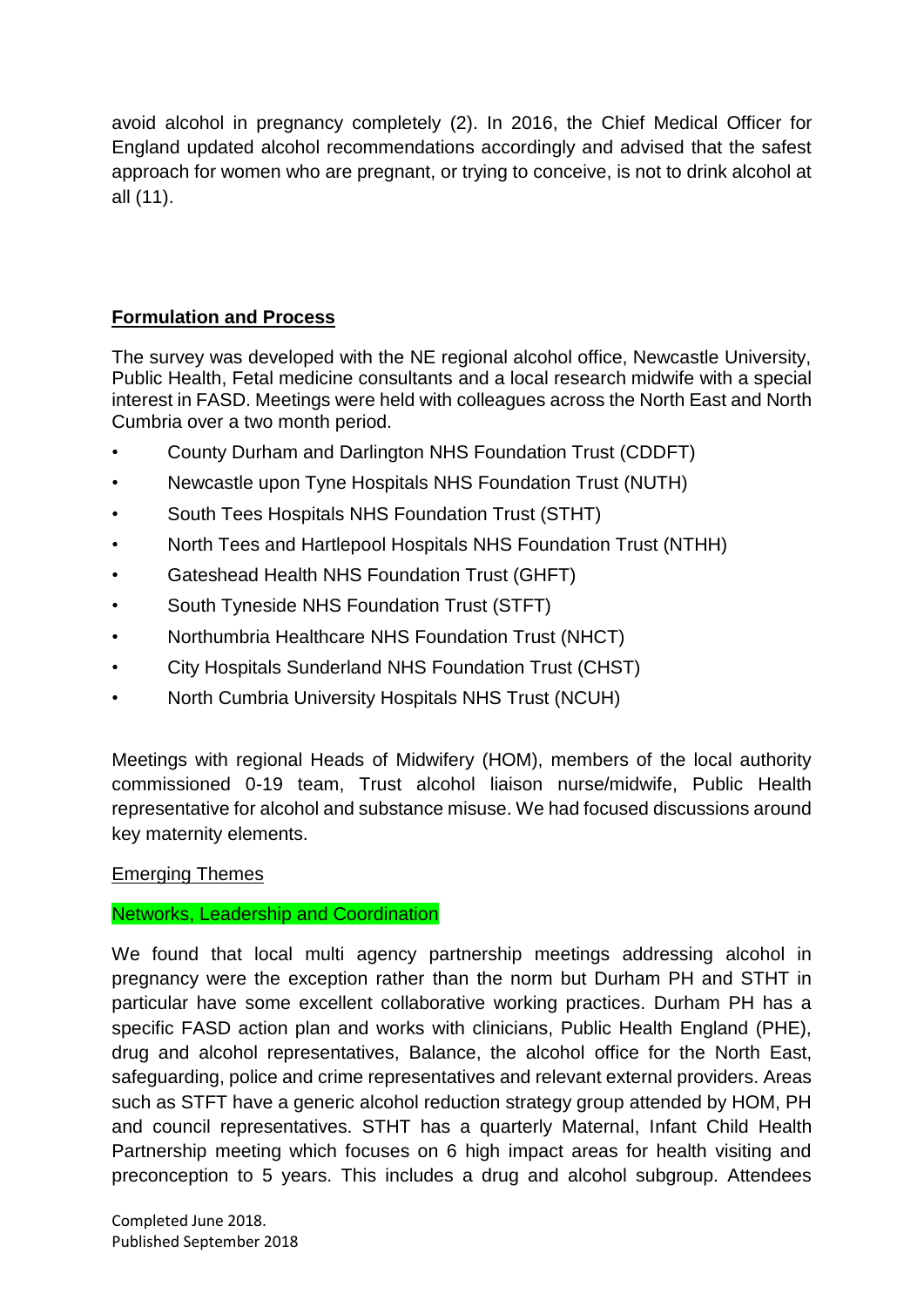include Clinical Commissioning Groups (CCGs), Local authority, education and maternity services. Initiatives such as Hospital Inpatient Liaison Team (HILT) and the maternity drug and alcohol clinic have resulted from this. NUTH have the Newcastle Treatment group which is attended by providers and commissioners with the objective to address generic alcohol issues. They also collaborate with PROPS - Positive Response to Overcoming Problems of Substance misuse and Changing Lives which provides specialist support for thousands of vulnerable people and their families. NCUH are collaborating with Dr Raja Mukherjee, a leading expert in the UK who diagnoses Alcohol-Related Neurodevelopmental Disorder (ARND) and promotes FASD prevention and education.

The aim to reduce alcohol in pregnancy is underpinned by Health Matters: Giving every child the best start in life. It is also shares objectives with initiatives including Family Nurse Partnership (FNP), the Healthy Child Programme, the drug and alcohol agenda, Change for Life, Making Every Contact Count (MECC), Maternity, Infant and Child health programme, Darlington's Children's plan and Newcastle's Troubled families.

Most localities had a substance misuse specialist role midwife equivalent and obstetrician who covers alcohol within their remit, but none were exclusively alcohol focused. CDDFT previously had an alcohol liaison nurse until two years ago when the service was withdrawn. However, they do still have a judicial midwife attached to Low Newton Prison who addresses alcohol within her service. NHCT has a Trust Alcohol Liaison Service which includes pregnant women. Newcastle PH commissions a women's worker in Changing Lives and there is a Girls are Proud (GAP) group for sex workers. School nurses or the new Public Health and Wellbeing Nurses could provide an invaluable link between health visitors and teachers for the children who have suffered harm from PAE. The diversity of services across the region illustrates the complexity of alcohol related issues and how they impact upon many aspects of our society.

#### Evidence Based Planning and Commissioning

Durham PH is currently undertaking some baseline assessment work in collaboration with Institute of Alcohol Studies at Sheffield University. The challenges of measuring for alcohol exposed pregnancies have been a challenge cited by many localities. This is because alcohol consumption is known to be underreported across all demographics and creates falsely low prevalence data. Social stigma associated with drinking alcohol, poor recall and difficulty in estimating the alcohol content of some drinks or the volume consumed is thought to result in significant under-reporting (12). The use of Biomarkers is still a novel approach being developed but none yet have the sensitivity and specificity to detect low to moderate levels of alcohol consumption over a long period of time since the last exposure (13).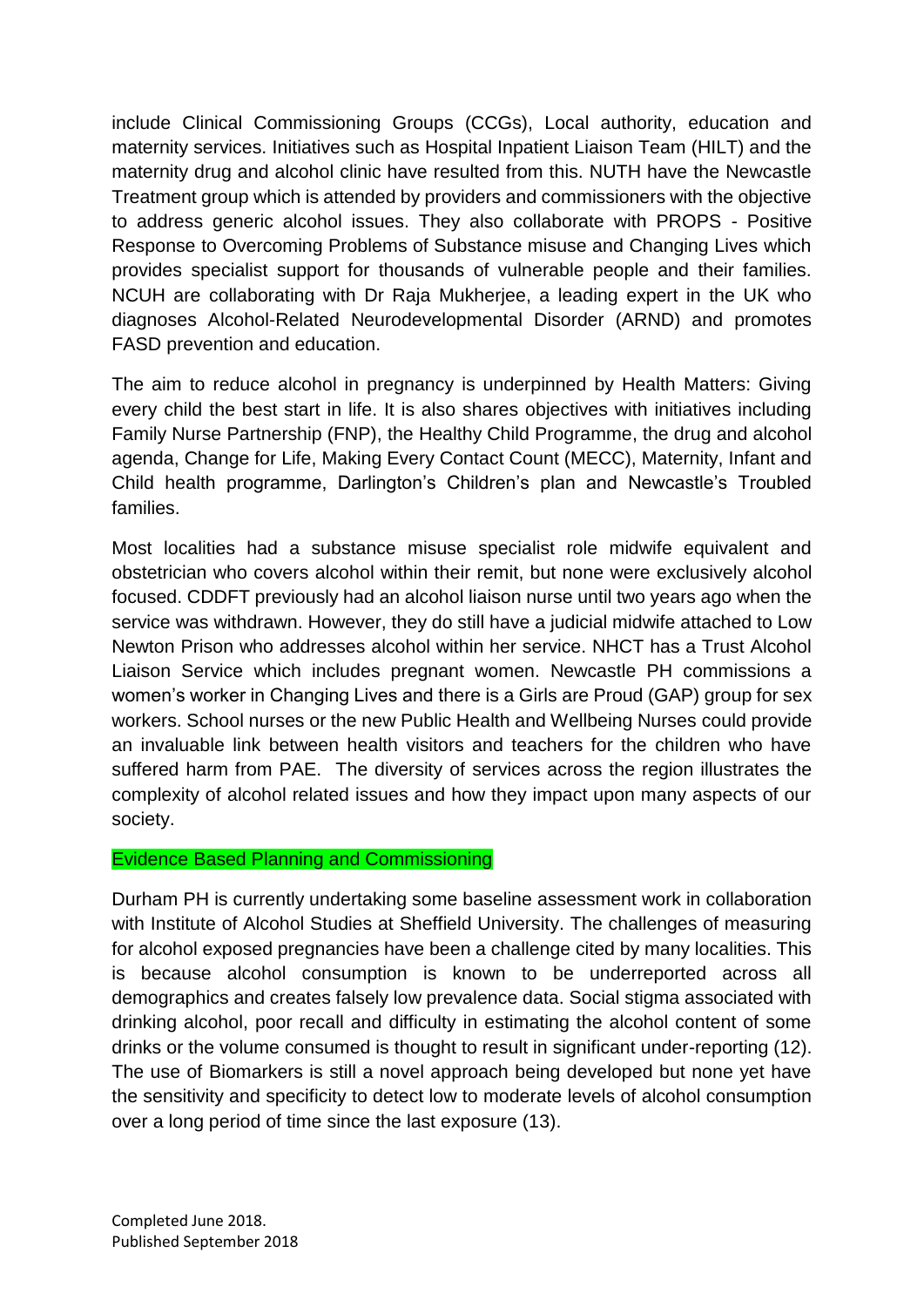Only generic substance misuse support services are available to women in every locality, highlighting a gap in provision. None were specifically for pregnant women, but Durham uses a life course approach involving the whole family utilising a 'strengthening families' model.

#### Metrics and Data Collection

Alcohol screening tools varied from midwife's discretion, AUDIT, AUDIT C and standard antenatal screening questions. NCUT uses a bespoke screen tool amalgamating the best from a variety of tools to meet the needs of a pregnant population with reported good effect.

The thresholds for referral varied from any alcohol in pregnancy being regarded as a concern, to impact on lifestyle and in extreme cases, alcohol related A&E admissions or police referrals.

The alcohol in pregnancy data collected also varied. Many localities asked about preconception alcohol consumption habits. CHST asked about partner's intake. Previous referrals or admissions for alcohol are collected at NHCT. Midwives tended to ask about the timing, amount and frequency of alcohol consumption and the gestation when the woman stopped drinking alcohol but most local Trust antenatal booking documents do not accommodate these details.

All localities asked about alcohol at booking but in many areas only high risk women were asked at later maternity contacts. Some localities identified the need to ask at every contact which is adopted at sites such as STHT.

Documentation was a combination of paper and electronic (dataset/E3/Euroking). The electronic data feeds into National Maternal and Perinatal Institute (NMPI) where alcohol data is collected but was not included in the last report (2015-16).

CHST audit alcohol use in pregnancy through caseload management and referrals to substance misuse clinic. NHCT monitor alcohol units in the booking form which is part of the national Maternity Services Data Set (MSDS) and is submitted to NHS Digital. This data also feeds into the maternity dashboard and Trust performance report. CDDFT audits antenatal records on a three monthly basis. Generally, antenatal alcohol documentation is rarely audited so it is difficult to accurately assess current practices.

Mother's alcohol history tended mainly to be documented in the baby notes in high risk cases but this tends not to be routinely audited across the region. NUTH midwives document mother's alcohol consumption on front sheet of baby record, but generally the red baby book which follows the child until adulthood lacks an alcohol specific question and PAE is not routinely documented.

Most Trusts were unaware of alcohol in pregnancy related advice given in Preconception clinics, Gynaecology appointments & Sexual health clinics but it was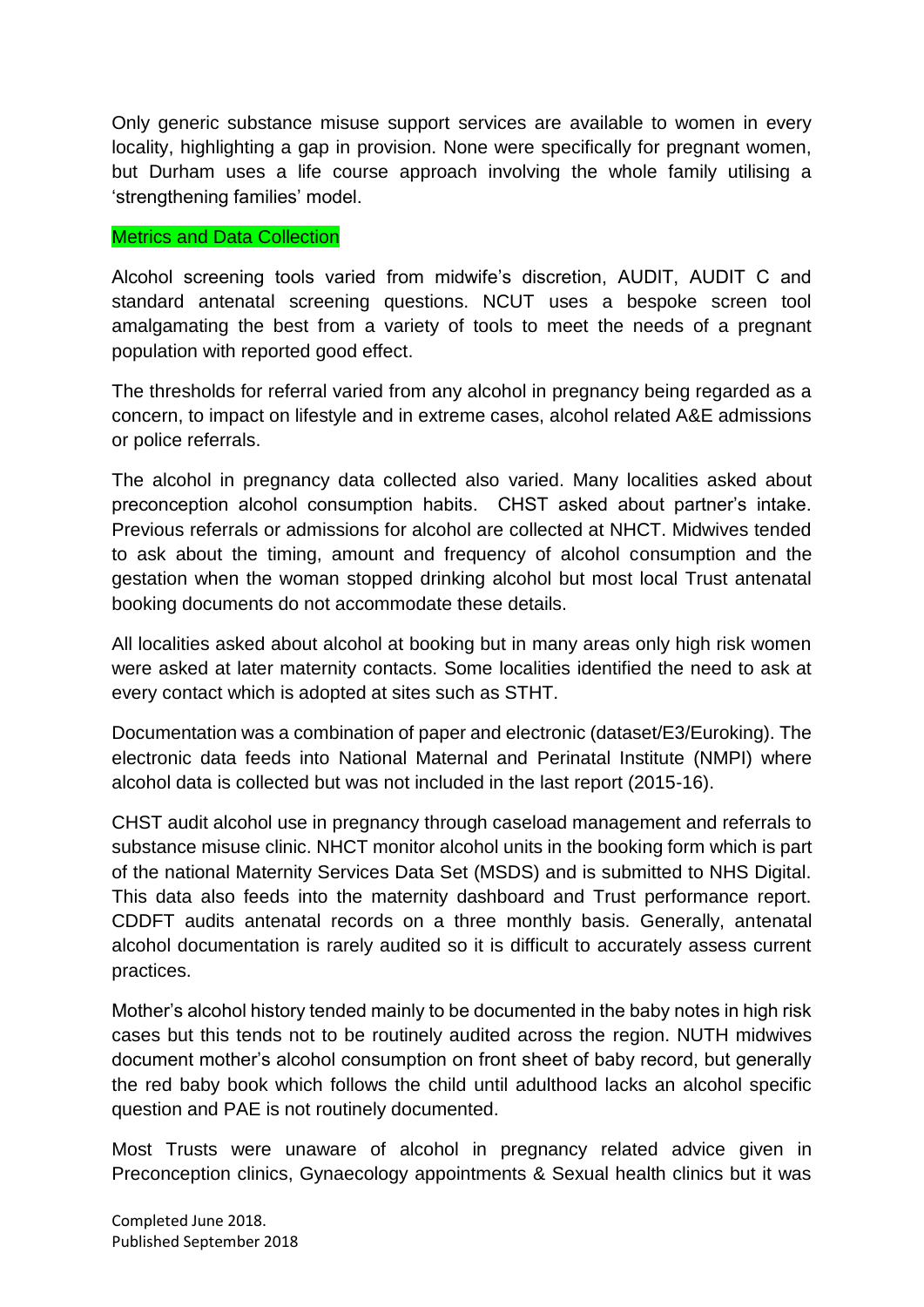agreed that some high risk drinking behaviours are thought to receive general alcohol advice. Across the region, alcohol is generally discussed with epileptic and diabetic women if they attend preconception clinics. STHT has novel FASD awareness campaigns within the community including local pharmacies, pubs, clubs and alcohol off sales retailers.

#### **Pathways**

Patient pathways vary considerably depending on the services available but all endeavour to provide individualised care to pregnant women with the resources available.

Most trusts had a high risk/ substance misuse clinic/ vulnerable women clinics to support women who drink. However, at CDDFT community midwives manage women with alcohol and substance misuses issues within their routine caseload and are trained in Brief Interventions (BI). CDDFT midwives cannot refer to specialist service providers and have to recommend women to self-refer. The Darlington service providers do not share any information regarding engagement and progress with midwives stating data protection as the justification. Therefore, midwives have to support the women with alcohol issues solely reliant on the woman's feedback, which raises concerns.

There are benefits of merged drug and alcohol services as there is a degree of crossover in terms of treatment as well as use. A combined service may be more efficient and highlights the fact that alcohol is a drug of dependence as much as an illicit substance. However, there are also disadvantages of co-location of drug and alcohol services which can view alcohol as a lower priority and may deter 'alcoholonly' users attending shared waiting rooms (14).

Brief interventions tended to be more established for the smoking women but STHT, CDDT, CUHT and NHCT use a stepped approach including BI. Areas such as STFT are currently implementing BI for their midwives.

Extra resources offered to women ranged from general maternity booklets and websites, the Baby buddy App, the Pregnancy book, NHS Choices leaflets, Balance adapted resources, Royal College of Obstetrics and Gynaecology materials, Drink Aware and the Bounty app. NUTH also use Change, Grow, Live (CGL) resources which takes a holistic approach with an emphasis on change. STHT are currently developing a 'My Little One' App offering alcohol and general lifestyle advice including local resources.

Most pathways were locality specific but midwives were aware through training of their local resources. CDDT had the most diverse patient pathways dependant on postcode as they cover 2 councils and 3 CCG providers. Referrals are generally immediate and open access across the region. Darlington providers have immediate access drug and alcohol drop in groups but if women prefer a private one to one appointment there is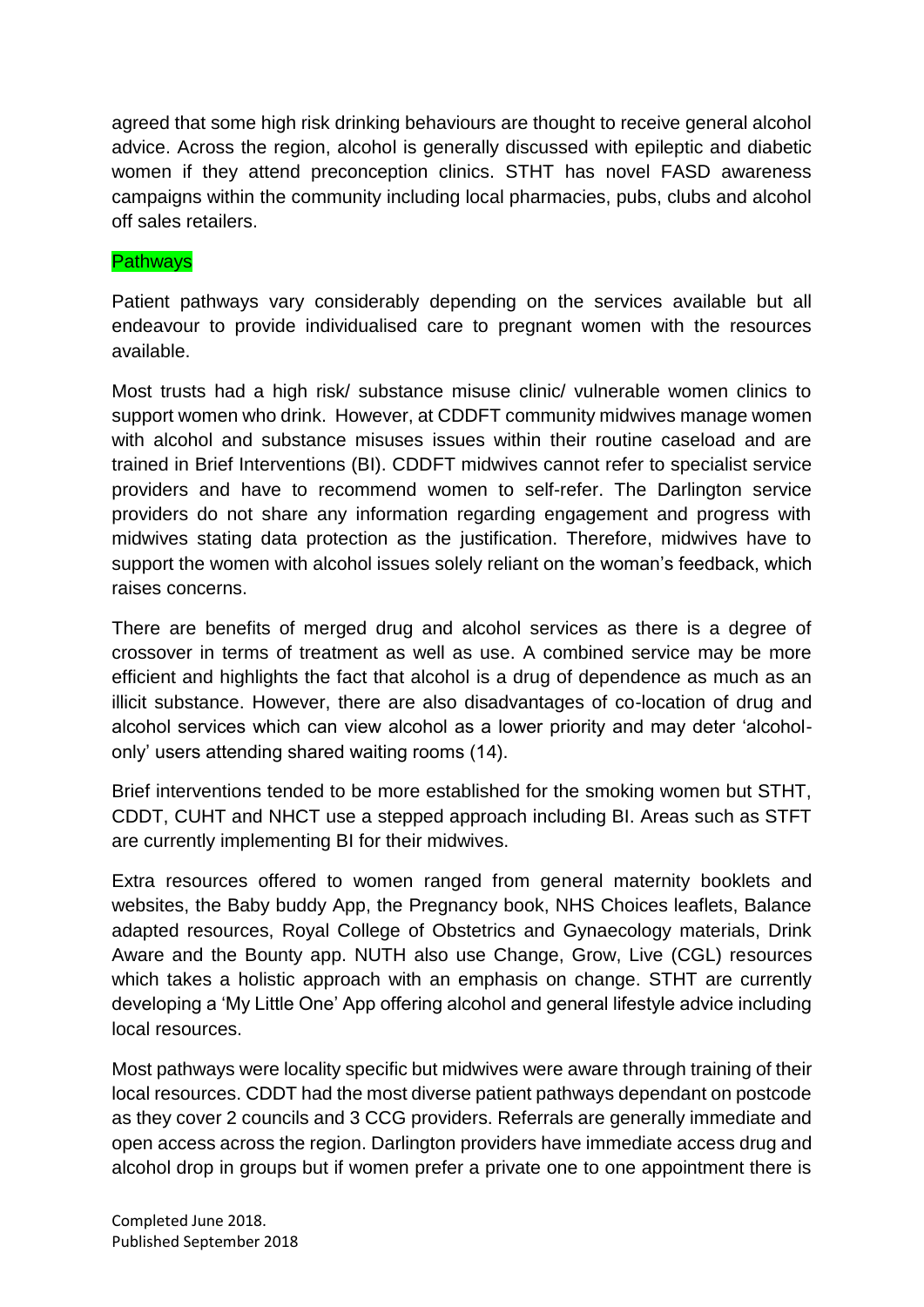a waiting list. Durham providers use a single telephone number across the patch and provide a 16 week appointment to provide general lifestyle advice including the risks of harm from alcohol. STHT has an early bird class for six weeks gestation involving a doll and placenta to cover general PH issues education including alcohol. Later at the booking visit, alcohol is addressed again.

Extra generic alcohol support provision included text services and peer support. Durham providers also operate an alcohol support ambassador scheme. STHT utilises the HILT team model for alcohol intervention to ensure full time cover and access for women in need. Street angels are also available in this area to support young alcohol users on the streets.

Information sharing is an area for development. Resources including the electronic databases, baby notes and red books can be better employed to identify those at risk and alert the appropriate GPs, HVs, and paediatricians, for example. Currently mainly babies deemed high risk have their information shared with the relevant Multidisciplinary team (MDT). The STHT HILT service automatically refers women drinking alcohol to GPs and HVs and their electronic system provides a communication form detailing drugs and alcohol at 16 weeks and 28 weeks gestation.

#### Workforce and Training

Training is ad hoc with some areas providing annual updates for all their maternity staff. Training is often delivered by substance misuse midwife or in CDDFT, the Public Health lead. NTHH employ the local FASD Network expert, Maria Catterick to deliver their training. FASD day is observed in many Trusts across the region. STHT provide training when new pathways were launched and they have a unique system whereby all maternity staff receive protected time, PH updates on an annual basis. Protected time for training is crucial as clinical demands tend to dominate and may prevent training from taking place. STHT also provide all midwives with a copy of Understanding Fetal Alcohol Spectrum Disorder: A Guide to FASD for Parents, Carers and Professionals by Maria Catterick and Liam Curran. Training is predominantly face to face across the region, but generic alcohol related eLearning resources are also available in Newcastle. NHCT signpost midwives to the NHS Scotland FASD eLearning resource which is free of charge.

Guidelines and resources were taken from CMO, National Institute on Alcohol Abuse and Alcoholism (NIAAA), NOFAS-UK, NHS Choices, Drugs Alcohol Recovery Services (DISC) Drug and Alcohol Recovery Services and FASD Network. NTHH and other Trusts in the northern region maternity network have been advising women not to drink alcohol in pregnancy prior to the updated CMO recommendations of 2016. Substance misuse and alcohol guidelines varied significantly across the North East and North Cumbria and in two Trusts have not yet been written.

## **References**